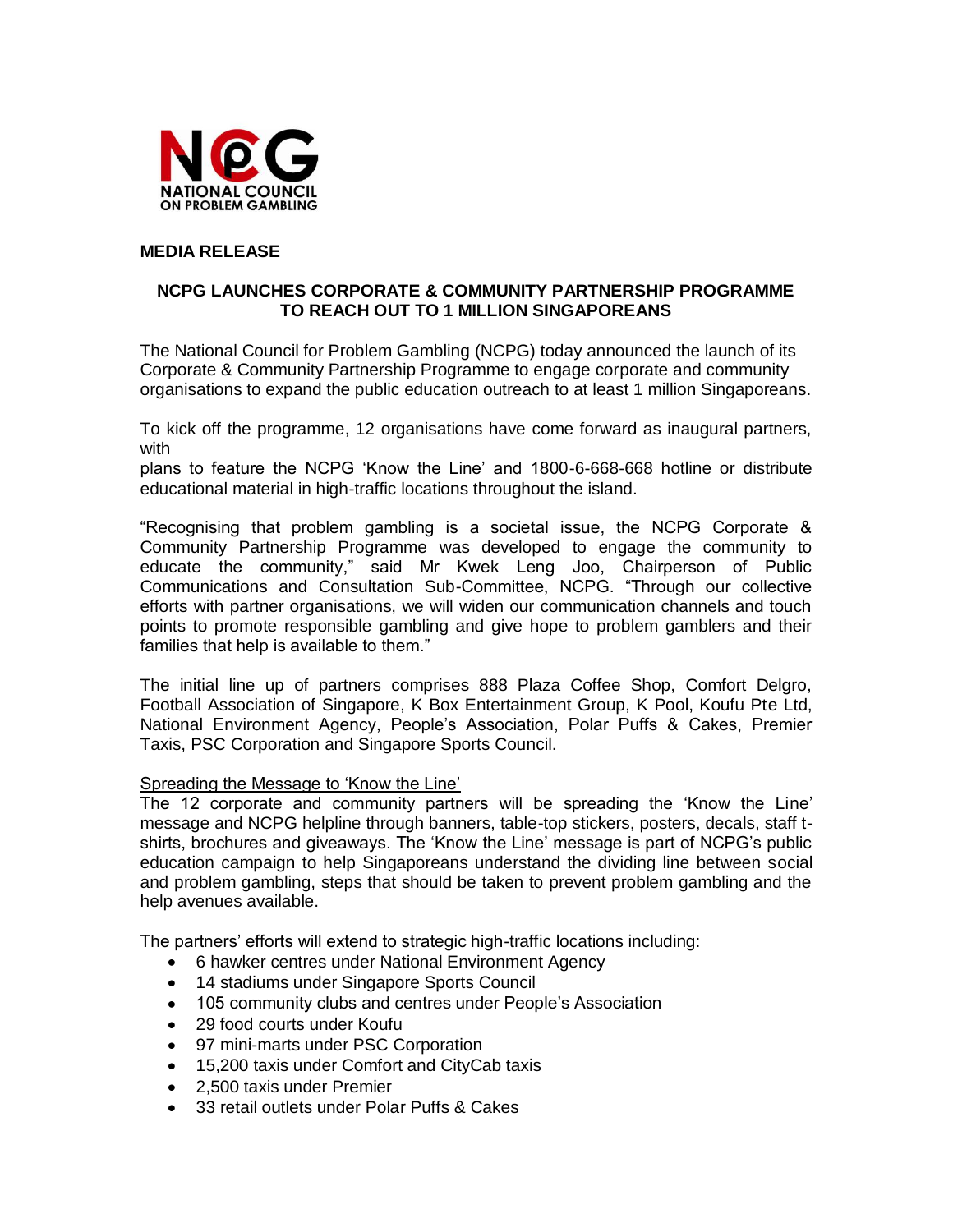"The diversity of NCPG"s corporate and community partners builds a good platform to spread the message effectively to at least 1 million people across all sectors of society," commented Mr Kwek on the efforts of the partners. "We are taking the message right up to where Singaporeans are having their meals, shopping for groceries, travelling on a taxi, exercising on weekends or even enjoying a game of pool with friends."

Koufu Pte Ltd, one of the first to join as a corporate partner, took its efforts further. Its 800 staff have pledged their support to NCPG. Its Managing Director Mr Pang Lim also announced that he had applied to be self-excluded from the two casinos in Singapore.

"Being part of this cause is an extension of Koufu"s mission in making a difference to the wellbeing of everyone involved in our business." explained Mr Pang.

Going forward, NCPG looks forward to the participation of more corporations and community groups in the programme.

"With the Corporate & Community Partnership Programme, we have laid the framework to welcome more partners who want to extend their corporate social responsibility efforts to this cause," said Mr Kwek.